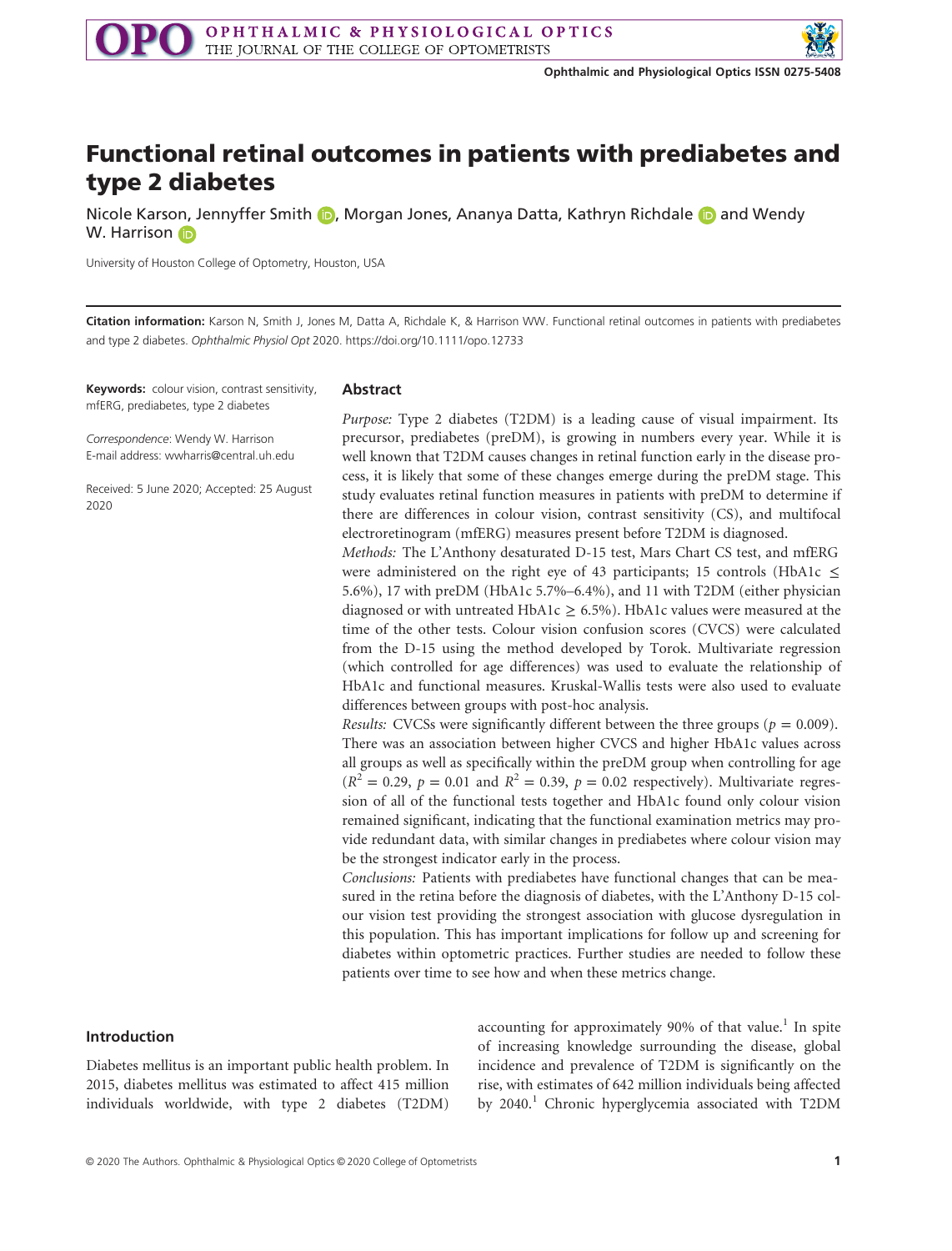causes cellular alterations that leads to damage in the vascular and neurologic systems throughout the body, including the ocular system.<sup>1,2</sup> Diabetic retinopathy (DR), a complication of T2DM, is one of the leading causes of moderate and severe visual impairment in the world. The number of individuals suffering with blindness from DR has increased by a factor of two from 1990 to  $2015<sup>3</sup>$  In addition, there are millions of individuals with prediabetes.<sup>1</sup> Prediabetes is a condition in which individuals have elevated blood glucose levels between normal values and the diagnostic criterion for T2DM, and it is associated with an increased risk of developing T2DM and related vascular and neurologic complications.1,4,5 However, there is very little data on prediabetes and visual function, likely because prediabetes is not always identified and the effect of prediabetes on vision is poorly understood.

It is well known that retinal functional changes occur in individuals with diabetes mellitus before vasculopathy as evidenced by colour vision assessment, contrast sensitivity testing and multifocal electroretinogram (mfERG) implicit times. $2,6-11$  Colour vision testing may serve as a clinically practical test to identify early changes that have occurred in retinal neurons as well as other areas in the visual system with diabetes.<sup>10,11</sup> Previous studies have shown that colour vision defects in primarily blue-yellow but also red-green discrimination can develop in diabetes and can precede the detectable development of diabetic retinopathy with fundus examination.<sup>2,8,11,12</sup> Contrast sensitivity, which examines a patient's ability to discern objects from a background, is decreased in diabetic patients both with and without retinopathy due to changes in neuronal pathways in the inner retinal neurons (especially the ganglion cell layer), as well as in post-retinal areas, which implies that contrast sensitivity testing could be useful in detecting early diabetic changes in the eye.7,8,13 Lastly, the mfERG evaluates local electrophysiologic responses from different areas of the retina to localise retinal neural damage.<sup>14</sup> Upon mfERG evaluation, individuals with short and long-term diagnosed diabetes have been shown to have an increase in implicit time in patients both with and without vascular retinopathy.8,9 In individuals without retinopathy, increased implicit time led to the individuals being more at risk for development of diabetic retinopathy compared to individuals with normal implicit times. $6,8,9$ 

However, it is not known if similar changes in neural function occur in prediabetes, which is one of the earliest stages of glucose dysregulation in the diabetic process. To our knowledge, they have not been included as a separate group in any functional eye study which included all of these tests. The purpose of this study was to evaluate changes in retinal function in patients with prediabetes. Knowing when changes begin in the eye in the course of the disease could be valuable for the development of biomarkers and future treatments.

# Methods

## Participants

Participants included were between 30 and 70 years of age and were recruited by word of mouth and fliers placed around the University of Houston (Houston, USA) and the University Eye Institute. Participants were classified into one of three groups based on HbA1c measurements at the time of the visit: control (HbA1c  $\leq$  5.6%), prediabetes (5.7%–6.4%) and T2DM (previously physician diagnosed or with an untreated HbA1c  $\geq$  6.5%), which correspond with the ranges published by the American Diabetes Association.15 Participants who were pregnant females by self-report, had a positive history of eye surgery, had an active eye infection or clinically significant eye inflammation, had known eye disease other than diabetic eye disease, had Type 1 diabetes or were not safe to dilate were not included. Diabetic subjects with retinopathy or retinal oedema were not included in this analysis. Participants could not have known congenital colour anomalies. Written informed consent was obtained from all subjects before data collection began. This study was approved by and in compliance with regulations set by the University of Houston's Institutional Review Board and complied with the Declaration of Helsinki. All subjects were consented prior to enrolment.

## Preliminary testing

All subjects underwent a screening slit lamp biomicroscopy examination using a Haag-Streit Diagnostics BQ 900© instrument ([www.haag-streit.com](http://www.haag-streit.com)). Gross examination of the cornea and lens was performed to check that no lens opacities, abnormalities, or cataracts of any type were present. Visual acuity was taken with the subject's habitual correction at distance using an M&S Smart System® ([www.](http://www.mstech-eyes.com) [mstech-eyes.com](http://www.mstech-eyes.com)) to ensure the subject was 6/7.5 or better in each eye.

## Colour vision

The L'Anthony desaturated D-15 test ([www.good-lite.com\)](http://www.good-lite.com) was administered with all the room lights on. The lighting in the room was fluorescent "natural white lighting" with a colour rendering index (CRI) rating of 78 CRI and a temperature of 3500K. Lighting in the room was measured with a StellarNet Inc Black Comet spectrophotometer ([www.stellarnet.us\)](http://www.stellarnet.us) using a cosine diffusor pointed upward from the location where the test was performed. It was found to have two major peaks with the largest at 544.5 nm  $(1.61 \text{ watts } m^{-2})$  and the other at 611 nm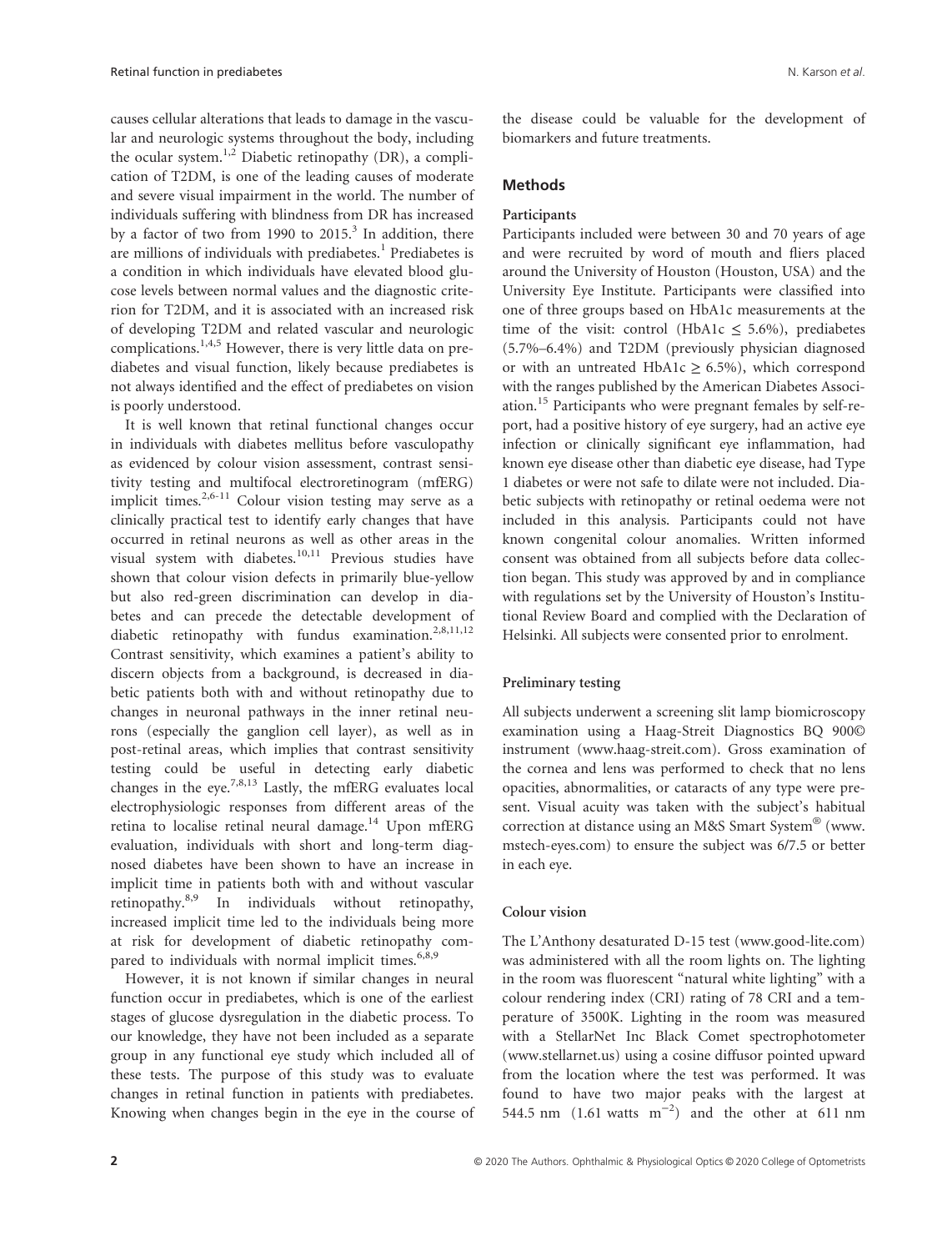(1.28 watts  $m^{-2}$ ). The overall illuminance on the surface where the test was conducted was 302 lux. The subjects wore their habitual correction using the common clinical technique for the test. The test was placed on a black tray and subjects performed the test with the right eye. Beginning with the cap labelled "0", subjects were instructed, "out of the remaining caps, find the colour that looks most similar to the last one in the box." The order of the caps was recorded on two-dimensional colour space according to the D-15 score sheet template to evaluate for evidence of protan, deutan and tritan colour deficiencies. Total error scores, colour vision confusion score and colour angle were calculated using computer programming designed by  $Torok<sup>16</sup>$  from the methodology described by Vingrys and King-Smith.<sup>17</sup> In addition, examiners recorded if the patient passed or failed according to the computer program and would pass or fail the colour test if administered clinically based on the following criteria: two crossovers of colour space, three or more single place errors or two or more other larger errors. The subject failed the test if any of these three criteria were met. It was also noted if the subject scored perfectly on the test or not, as this is another easy clinical criterion to employ. The direction of the defect was also noted.

#### Contrast sensitivity

Contrast sensitivity was measured monocularly for the right eye using the Mars Letter Contrast Sensitivity Test [\(www.good-lite.com](http://www.good-lite.com)) at 60 cm under the same overhead lighting conditions as the colour vision testing described in detail above as well as an additional stand light, with the habitual correction in place. Subjects were instructed "to read the letters left to right across each line of the chart and guess even if the letters appear faint." The test was complete when the subject missed two consecutive letters. The log contrast sensitivity score was given by the value at the lowest contrast letter identified just before two subsequently incorrectly identified letters, minus scoring correction for previously missed letters as is standard for the test.

## Pupil dilation and mfERG

The pupil was dilated with 1% tropicamide and 2.5% phenylephrine to at least 6 mm and the left eye was patched. A ground electrode was placed on the subject's left ear after exfoliation. After the right eye was anaesthetised with 0.5% proparacaine, a Burian-Allen lens [\(www.hansenlab.com\)](http://www.hansenlab.com) filled with Celluvisc lubricant eye gel ([www.refreshbrand.c](http://www.refreshbrand.com) [om\)](http://www.refreshbrand.com) was placed on the cornea to record signals. VERIS 6.4.3 by Electrodiagnostic Imaging (EDI) software [\(www.veris-ed](http://www.veris-edi.com) [i.com](http://www.veris-edi.com)) was used to record the mfERG. The stimulus was displayed on a screen and consisted of an array of 103 hexagons where the luminance of each hexagon alternated

in a 4-minute pseudo-random binary m-sequence near 100% contrast between white (200 cd m−<sup>2</sup> ) and black (<5 cd m−<sup>2</sup> ) at 75 Hz. A central fixation cross was placed in the middle of the stimulus and room illumination approximately matched that of the stimulus screen. The overall recording time was 4 min and was divided into eight 30 second segments. Implicit times at P1 and mfERG amplitude measured from trough of N1 to peak of P1 were measured for the entire eye averaged together and for the fovea. The data processing used one iteration of artifact removal and 10% averaging from neighbours from the first order kernel.

# Fundus examination

After the mfERG was completed, a fundus examination including a photograph and optical coherence tomography was performed for both eyes. A Heidelberg Spectralis OCT (Heidelberg Engineering, [www.business-lounge.heidelberge](http://www.business-lounge.heidelbergengineering.com) [ngineering.com](http://www.business-lounge.heidelbergengineering.com)), software version 6.8, was used with an acquisition rate of 40 000 A scans per second. A 7-line volumetric scan over a 30 x 5° area and a 21-line volumetric scan over a  $20 \times 20^{\circ}$  area over the macula were generated to check for diabetic macular oedema and to assure that the retina was healthy. Using a Topcon TRC-NW400 nonmydriatic retinal camera ([www.topconmedical.com\)](http://www.topconmedical.com), fundus photographs were taken on both the undilated left eye and dilated right eye over the central 45°. Photographs were assessed for signs of diabetic retinopathy. Patients with any retinopathy or signs of diabetic oedema were excluded from analysis.

#### Blood collection and biochemical testing

Fingerstick blood was collected for analysis. After the tip of the third or fourth finger was swabbed with an alcohol pad, a 21-gauge 2.5 mm-penetration lancet was used to stick the finger. HbA1C levels were quantified via a Siemens DCA HbA1c Analyzer (Siemens Medical Solutions USA, [www.sie](http://www.siemens-healthineers.com) [mens-healthineers.com](http://www.siemens-healthineers.com)) and were used to define control (≤5.6%), prediabetes (5.7%–6.4%) and diabetes (≥6.5%) groups.

#### Statistical analysis

Kruskal-Wallis tests were used to evaluate differences between groups. If the overall differences were significant, Mann-Whitney U testing was performed post-hoc to detect which groups were different from each other, and Bonferroni corrections were used to account for the three comparisons between groups (changing the significant p-value to 0.02). Multivariate regression (which controlled for age differences between groups) and Pearson correlations were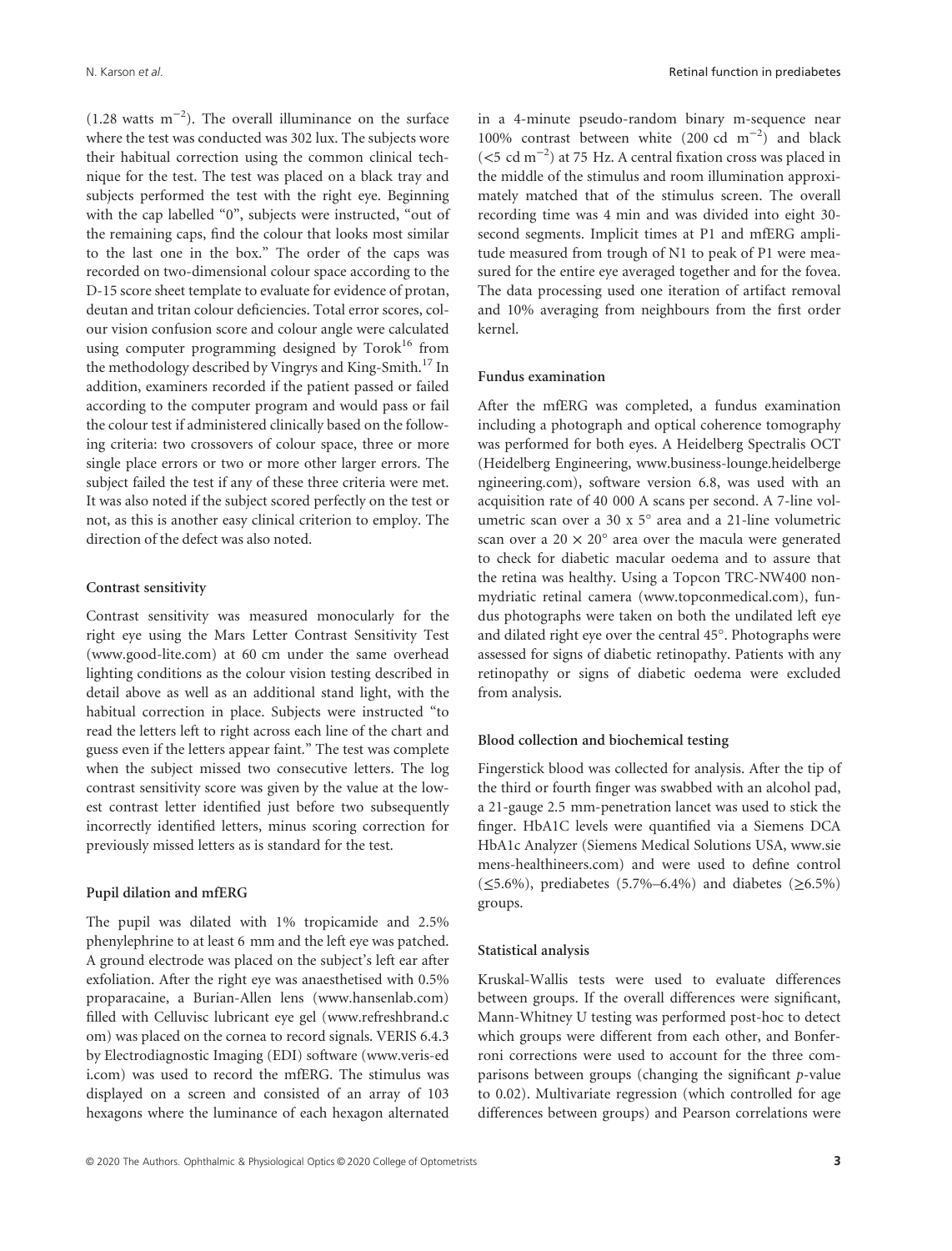used to evaluate the relationship of HbA1c and the functional measures.

## **Results**

## Participants

Forty-three participants were enrolled in the study: 15 control subjects, 17 with prediabetes, and 11 with T2DM. Subject characteristics are shown in Table 1. The majority of the participants were female. The control group, prediabetes group and T2DM group were clinically similar in age (middle aged adults). However, the control group was statistically younger than the prediabetes and T2DM groups ( $p = 0.01$ ), thus regression calculations controlled for age in the model. There was no difference in acuity between the three groups. Subjects in the T2DM group had no retinopathy in either eye and HbA1c levels were overall well-controlled in this group (HbA1c ranging from 6.5%–9.1%). In the T2DM group based on self-report, seven patients were on a diabetic medication alone, one patient was on insulin alone, one patient was on insulin with an additional diabetic medication, and two were not taking any medications.

## Colour vision

Colour vision confusion score was significantly related to HbA1c across all groups (and after controlling for age) (adjusted  $R^2 = 0.29$ ,  $p = 0.01$ ) as well as specifically within the prediabetes group alone (adjusted  $R^2 = 0.39$ ,  $p = 0.02$ , Figure 1).

Colour vision confusion score was also different between the groups (Table 1) and post hoc analysis found significant differences between the control and the T2DM group  $(p = 0.003)$ , but no significant differences between the prediabetes and T2DM groups  $(p = 0.33)$ . The difference between the control and prediabetes groups ( $p = 0.029$ ) approached significance but did not quite meet the threshold after correction for multiple comparisons. Total error scores for the D-15 test showed a similar result (*Table 1*).

In addition, when evaluating clinical results as would be used in an eye examination, the percentage of patients that would fail the colour vision test increased between the prediabetes and control patients but this same jump in percentage did not occur between prediabetes and diabetes subjects. There were only two patients in the study who had red/green direction crosses; all other defects noted were tritan in direction.

# Relationship of other functional tests, colour vision, and HbA1c

There was a negative correlation between colour vision confusion scores and log contrast sensitivity across groups  $(R^2 = 0.28, p = 0.014, Figure 2)$ . Contrast sensitivity differed between the three groups (Table 1) and post hoc analysis showed the control and prediabetes participants were not significantly different ( $p = 0.22$ ) and neither were the prediabetes and T2DM groups ( $p = 0.032$ ) but the T2DM group had worse contrast sensitivity than the control group ( $p = 0.017$ ).

There was also a weak correlation between increased colour vision confusion scores and increased whole eye mfERG implicit time across all groups  $(R^2 = 0.09,$  $p = 0.05$ ). There were no differences between the three groups for the mfERG values (Table 1).

Backwards multivariate regression of all of the functional tests together and HbA1c found only colour vision remained significant, indicating that the functional examination metrics may provide redundant data, with similar changes in prediabetes where colour vision may be the strongest indicator early in the process.

## Discussion

In this study we found that prediabetes has functional changes that can be measured in the retina before the diagnosis of diabetes. This has important implications for follow up and screening of diabetes within optometric practices. Approximately 5%–10% of prediabetic patients convert to T2DM each year. Thus, prediabetes increases the risk for development of diabetic changes in a significant portion of the population.<sup>18</sup> There have been numerous studies that have looked to understand functional neuronal changes that occur in early T2DM, including before vasculopathy has developed.<sup>6-13</sup> However, none of these to our knowledge looked at prediabetes as a separate category defined by HbA1c levels at the time of testing.

Similar to other studies, this investigation found that colour vision testing is sensitive to changes caused by diabetes before the presentation of clinical retinopathy.10-13 However, we were also able to show that alterations in colour vision as evidenced by the desaturated D-15 test are associated with HbA1c, and can occur as early as the prediabetic stage. Colour vision testing in particular appears to have the potential to differentiate healthy patients from those with glucose dysregulation as early as the prediabetes stage.

There have been many proposed mechanisms as to how acquired colour vision defects occur in diabetes. One study performed in donor retinas found significant reduction in the percentage of S-cones within the retina, suggesting this to be the cause of tritan-like deficits in patients with diabetic retinopathy.<sup>19</sup> This coincides with our study, as the subjects used here almost all demonstrated defects that were tritan in nature. Another proposed mechanism, which seems plausible given our findings in individuals with prediabetes, revolves around the inner retinal circulation. As a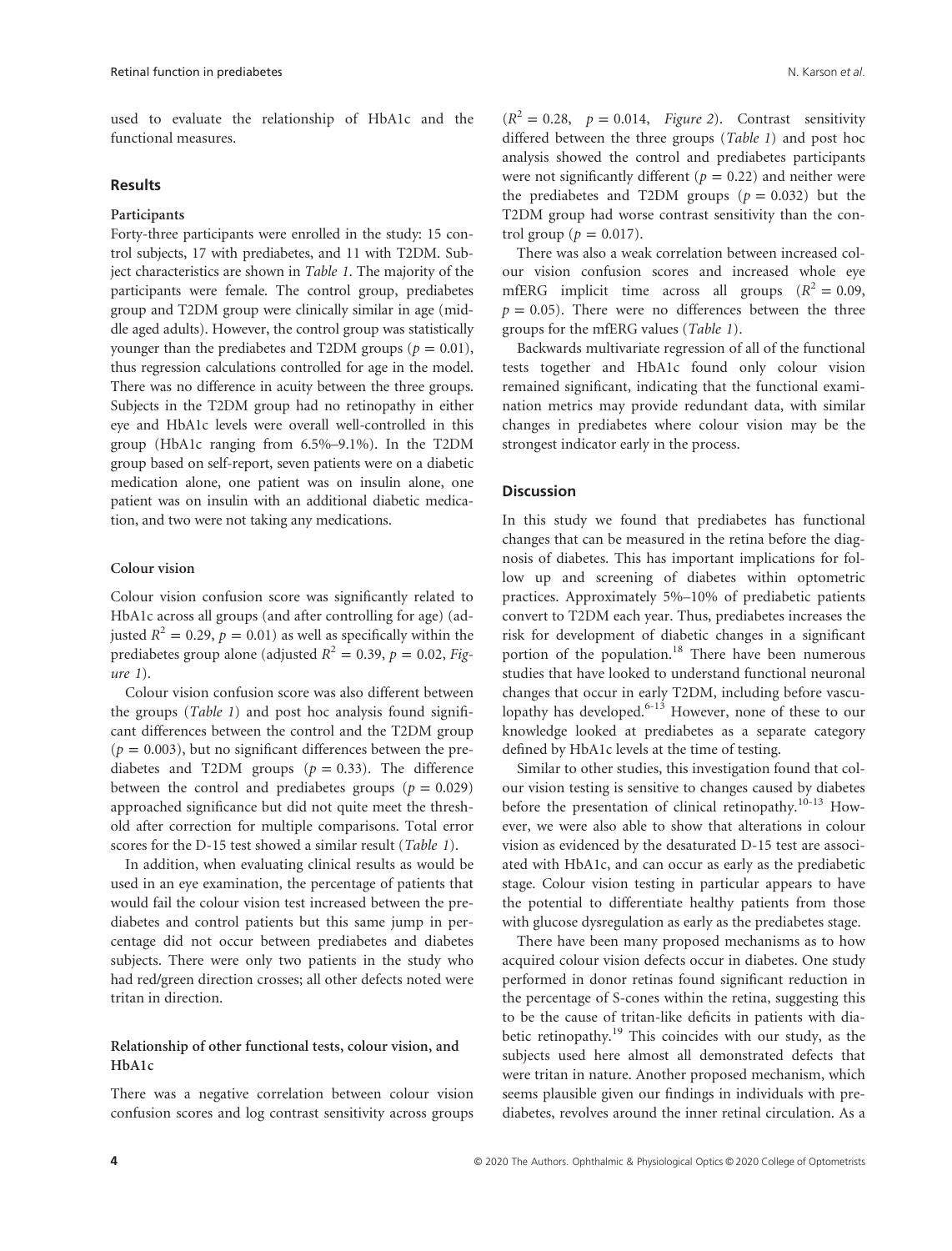| Group                                             | Control<br>(HbA1c $\leq$ 5.6%) | <b>Prediabetes</b><br>(HbA1c 5.7%-6.4%) | <b>Diabetes</b><br>(HbA1c $\geq$ 6.5%) | p-values |
|---------------------------------------------------|--------------------------------|-----------------------------------------|----------------------------------------|----------|
|                                                   |                                |                                         |                                        |          |
| Gender (Male: Female)                             | 4:11                           | 4:13                                    | 3:8                                    |          |
| Age (years)                                       | 41 [35-52]                     | 53 [43-61]                              | 56 [53-61]                             | 0.01     |
| HbA1C (%)                                         | $5.3$ [5.0-5.3]                | $5.8$ [5.7-6.0]                         | $7.0$ [6.7-7.5]                        | 0.00     |
| Visual acuity (logMAR)                            | $0.0[-0.04 - 0.02]$            | $0.0$ [-0.08-0.04]                      | $-0.04$ [ $-0.08-0.04$ ]               | 0.8871   |
| Color Vision Confusion Score                      | $1.12$ [1.09-1.73]             | $1.85$ [1.23-2.14]                      | 2.03 [1.28-2.63]                       | 0.009    |
| Color Vision Total Error Score                    | $6.8$ [6.7-9.7]                | $10.2$ [7.4-13.2]                       | $11.1$ [7.5-14.0]                      | 0.0113   |
| Color Vision Fail %                               | 26.7%                          | 70.6%                                   | 72.7%                                  |          |
| Clinical designation                              |                                |                                         |                                        |          |
| Color Vision Fail %                               | 13.3%                          | 64.7%                                   | 72.7%                                  |          |
| Computer designation                              |                                |                                         |                                        |          |
| Color Vision % of Patients with No Errors         | 20%                            | 12%                                     | $0\%$                                  |          |
| Color Vision Angle                                | 63.5 [61.3-68.2]               | 66.3 [60.5-75.4]                        | 66.8 [61.5-73.7]                       |          |
| Contrast Sensitivity (logCS)                      | 1.80 [1.71-1.80]               | $1.72$ [1.68-1.8]                       | $1.56$ [1.44-1.76]                     | 0.026    |
| mfERG Whole Eye IT (ms)                           | 28.5 [27.8-29.2]               | 28.3 [27.8-28.9]                        | 29.3 [28.4-30.2]                       | 0.31     |
| mfERG Whole Eye Amplitude (nV deg <sup>-2</sup> ) | 24.7 [21.0-36.3]               | 24.7 [21.8-30.3]                        | 26.1 [23.0-28.0]                       | 0.87     |
| mfERG Foveal IT (ms)                              | 29.7 [28.9-30.7]               | 29.4 [28.3-30.6]                        | 29.8 [29.2-30.7]                       | 0.32     |
| mfERG Foveal Amplitude (nV deg <sup>-2</sup> )    | 82.4 [70.6-99.2]               | 73.3 [64.6-100.4]                       | 88.8 [62.5-95.6]                       | 0.67     |

Values given in counts and median [IQR].



Figure 1. HbA1c vs. Color Vision Confusion Score in controls, prediabetes, and type 2 diabetes study groups. ( $R^2 = 0.29$ ,  $p < 0.01$ ). Data calculations controlled for age differences in groups.

primarily vascular disease, damage to the inner retinal microcirculation could cause alterations in metabolism and fluid changes in the retina that ultimately leads to death and damage of the ganglion cells as well as cells in the inner nuclear layer.<sup>20,21</sup> This has been evidenced in other studies. Research performed in a prediabetic rat model has shown thinning in the retinal nerve fibre layer occurring before vasculopathy,<sup>5</sup> while another study revealed macular thinning in individuals with prediabetes as diagnosed by fasting blood glucose.<sup>22</sup> There is also the possibility that the changes we measured in this study are coming from higher visual centres. Additional testing will be needed to learn if this is indeed the case.

Other functional tests such as mfERG and contrast sensitivity are altered significantly in individuals with T2DM before the development of retinopathy.<sup>6-8,10</sup> However, contrast sensitivity and mfERG testing showed no significant differences between controls and those with prediabetes in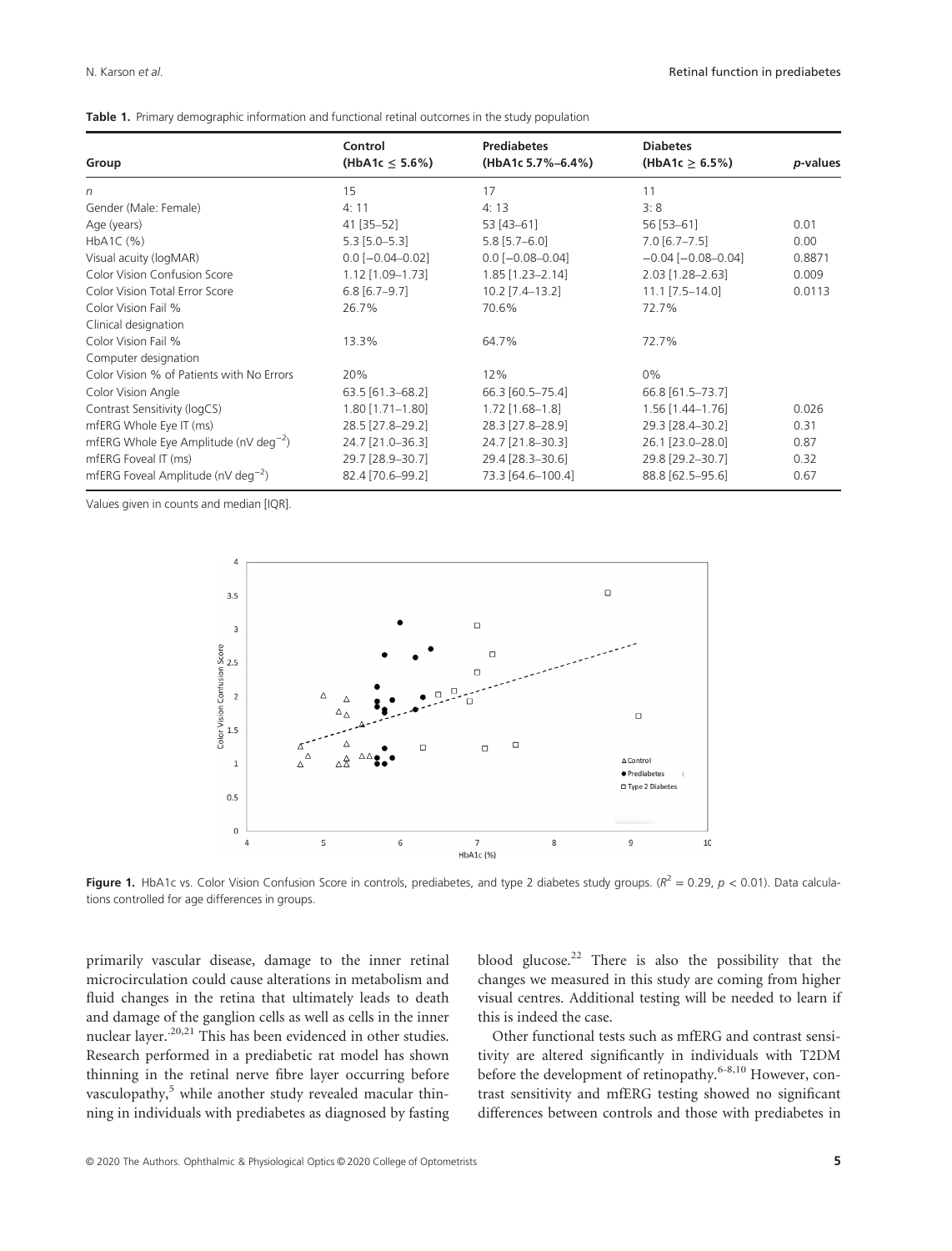

Figure 2. Color Vision Confusion Score vs. Contrast Sensitivity in controls, prediabetes, and type 2 diabetes study groups. ( $R^2 = 0.28$ ,  $p < 0.014$ ). Data calculations controlled for age differences in groups.

this study. While these tests appear to be redundant and more correlated to each other than to HbA1c, they may still have a place in screening for ocular changes caused by diabetes. More studies are needed with a larger sample and wider ranges of HbA1c to truly understand the relationship between these metrics and screening for changes. Other methods for measuring contrast sensitivity may also need to be evaluated.

One of the limitations of all studies of prediabetes is that we do not know how long subjects have had the condition. Other investigations have shown that retinal changes in individuals are correlated with the duration of diabetes, so examining subjects from the non-diabetic to prediabetic to diabetic state could give us more insight into the timing and nature of these changes. $^{23}$ Interestingly, the majority of our prediabetes group found out they had HbA1c status consistent with prediabetes during the study and had no knowledge of it before presenting to participate.

In addition, while cataracts or any other visible lens changes were an exclusion criterion, an objective measure of subtle changes in the lens was not used in this study. Lens changes could impact contrast and colour testing. Clinically our groups were very similar by standard subjective testing, including visual acuity; however the control group was 7–10 years younger than both the prediabetes and T2DM groups. Berninger et al. reported no correlation between age and central colour vision thresholds between individuals aged 6 to 71 years after correcting for spectral sensitivity. $24$  While our age range was not as large, we did not measure differences in spectral sensitivity in this study. Roy et al. reported no difference in the L'Anthony D-15 test in individuals between the ages of 40 and 55 in normal observers with no lens changes.25 However, Roy et al. did note colour changes in older subjects. While most of our subjects were in the same age range as Roy's study, we did

include subjects in their 60s. Based on our results and these other studies, we do not believe the lens is responsible for the changes measured, but plan to include objective lens assessments in future studies.

Further, although the colour confusion and total error scores increase from controls through prediabetes to diabetes, it may still be difficult to differentiate these results from each other in a clinical setting based on score or angle alone. The computer program by  $Torok<sup>16</sup>$  which uses the methods of Vingrys and King-Smith $17$  indicates results similar to the clinical results independently evaluated by the authors. Specifically, it indicated that many of our subjects had "pathological colour discrimination, probably diffuse colour discrimination error." Longitudinal studies are needed to fully understand the underlying nature of the colour discrimination errors seen in this investigation.

Lighting conditions used for all subjects in the study were similar to those found in typical clinical practice settings, but differed from the ideal lighting for a L'Anthony D-15. We noted that bulbs with a bimodal colour distribution may not be as useful for colour testing as a true light source. The lighting differences in our study may have led to altered perception of the test caps. However, it is also important to understand how testing would vary in typical clinical settings, and all subjects here were tested in the same lighting conditions. More work evaluating different lighting would be helpful.

Lastly, we acknowledge that this is a cross sectional study of a small sample of patients with diabetes and prediabetes. The goal was to pilot and explore the most promising screening factors in prediabetes for future studies. A larger sample may show stronger correlations with blood glucose control and other functional measures which were either not investigated or shown to be significant here.

In the future, we aim to incorporate different lighting and colour vision tests such as the anomaloscope, Hardy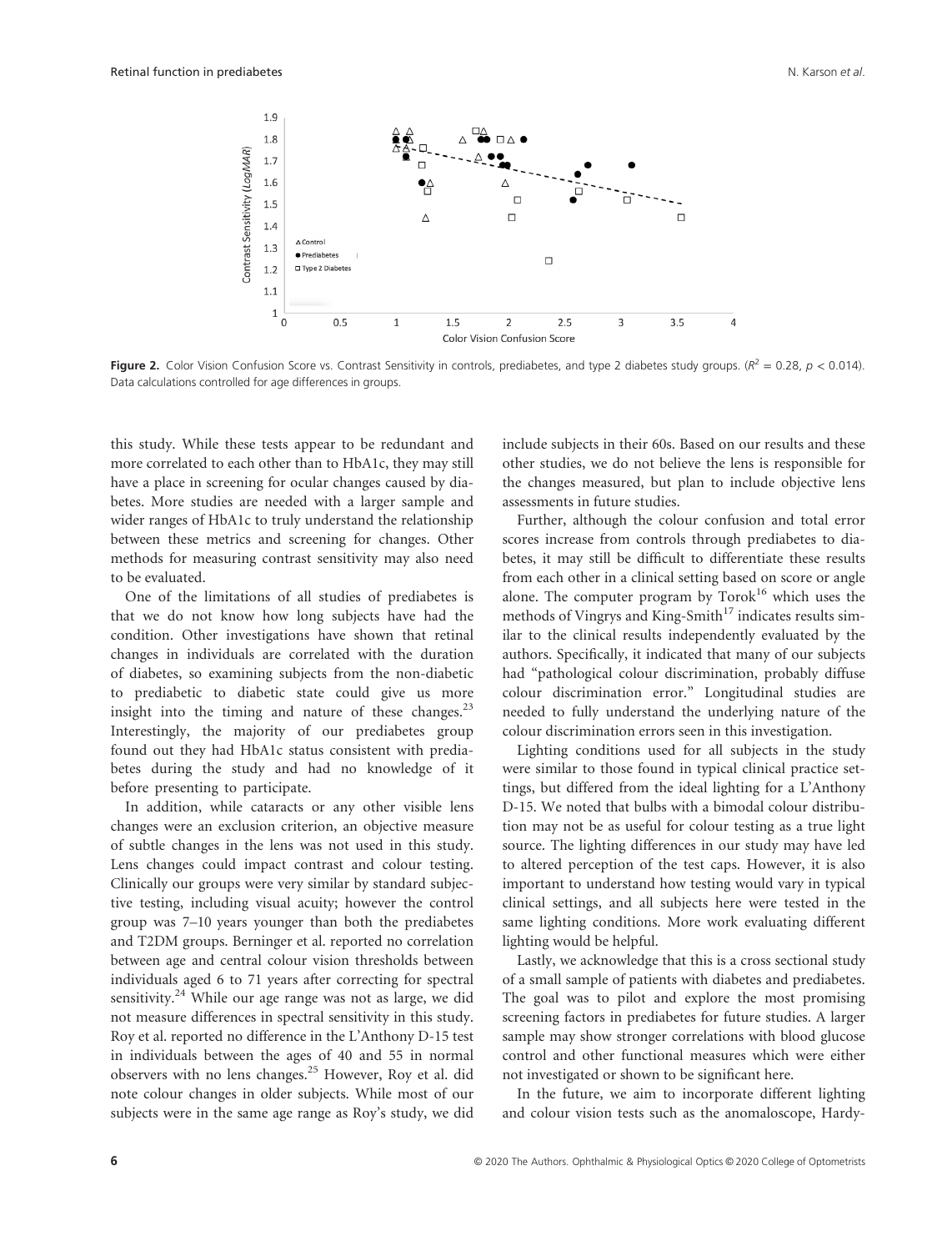Rand-Ritter or Rabin Cone Contrast Test in order to see if these tests produce similar results to the L'Anthony D-15, as well as to see if one test is more sensitive than another. We chose the L'Anthony D-15 in this study for its clinical ease of use; however, we acknowledge that it is variable even within the normal population.<sup>26</sup> We also want to follow individuals with prediabetes over time, to see if classical lifestyle interventions are able to reverse the changes that we have observed in colour vision.

In conclusion, while functional retinal testing has shown changes that occur in early type 2 diabetes before vasculopathy has developed, there are also functional changes in patients with prediabetes. Colour vision testing appears to be a candidate to differentiate those with glucose dysregulation as early as the prediabetes stage. These colour vision errors are positively correlated with increased HbA1c in patients across a range of prediabetes and diabetes. This study adds to the body of evidence that incorporating colour vision testing into diabetes screening protocols may be a helpful tool to detect changes early in these patients. This is important because changes in colour vision could serve as potential biomarkers that may aid in earlier diagnosis of diabetic eye disease, and could also provide a measure that could potentially serve as the foundation for earlier treatments.

## Acknowledgements

We would like to acknowledge Allison Jussel and Rachel Wang for assistance in data collection, Dr. Minal Bhadane for assistance in recruiting of patients, Dr. Ted Zderic and the UH TORC staff for assistance in data processing, Amy Wozniak for general statistical advice, Dr. Daniel Coates for assistance with the spectrophotometer, and Dr. Laura Frishman for her help in this manuscript. This work was supported by the Fight for Sight Summer Student Fellowship FFS-SS-19-011, the NIH T35EY007088 Summer Research Grant, and University of Houston startup funds to WH and KR.

# Conflict of interest

The authors report no conflicts of interest and have no proprietary interest in any of the materials mentioned in this article.

# Author contribution

Nicole A Karson: Conceptualization (equal); Data curation (lead); Formal analysis (equal); Investigation (equal); Methodology (equal); Project administration (equal); Writing-original draft (lead); Writing-review & editing (equal). Jennyffer Smith: Conceptualization (equal); Data curation (equal); Investigation (equal); Methodology (equal);

Writing-review & editing (equal). Morgan Jones: Conceptualization (equal); Data curation (equal); Investigation (equal); Methodology (equal); Project administration (equal). Ananya Datta: Conceptualization (equal); Data curation (equal); Formal analysis (equal); Investigation (equal); Methodology (equal); Project administration (equal); Writing-review & editing (equal). Kathryn Richdale: Conceptualization (equal); Funding acquisition (equal); Methodology (equal); Project administration (equal); Supervision (equal); Writing-original draft (equal); Writing-review & editing (equal). Wendy W. Harrison: Conceptualization (equal); Formal analysis (equal); Funding acquisition (equal); Methodology (equal); Project administration (equal); Supervision (equal); Writing-original draft (equal); Writing-review & editing (equal).

## References

- 1. Chatterjee S, Kamlesh K & Davies MJ. Type 2 diabetes. Lancet 2017; 389: 2239–2251.
- 2. Harrison W & Yevseyenkov V. Early interventions to prevent retinal vasculopathy in diabetes: a review. Clin Optomet 2015; 7: 71–80.
- 3. Flaxman SR, Bourne RRA, Resnikoff S et al. Global causes of blindness and distance vision impairment 1990–2020: a systematic review and meta-analysis. Lancet 2017; 5: 1221–1234.
- 4. Onofrey B, Skorin L & Holdeman N. Ocular Therapeutics Handbook, 3rd edn. Wolters Kluwer: Philadelphia; 2015; pp. 398–410.
- 5. Alves MRP, Boia R, Campos EJ et al. Subtle thinning of retinal layers without overt vascular and inflammatory alterations in a rat model of prediabetes. Mol Vis 2018; 24: 353–366.
- 6. Bronson-Castain K, Bearse M, Neuville J et al. Early neural and vascular changes in the adolescent type 1 and type 2 diabetic retina. Retina 2012; 32: 92–102.
- 7. Misra S, Saxena S, Kishore P, Bhasker SK, Misra A & Meyer CH. Association of contrast sensitivity with LogMAR visual acuity and glycosylated hemoglobin in non-insulin dependent diabetes mellitus. J Ocul Biol Dis Infor 2010; 3: 60–63.
- 8. Safi H, Safi S, Hafezi-Moghadam A & Ahmadieh H. Early detection of diabetic retinopathy. Surv Ophthalmol 2018; 63: 601–608.
- 9. Tyrberg M, Lindbald U, Melander A, Lovestam-Adrian M, Ponjavic B & Andreasson S. Electrophysiology studies in newly onset type 2 diabetes without visible vascular retinopathy. Doc Ophthalmol 2011; 123: 193–198.
- 10. Wolff BE, Bearse MA Jr, Schneck ME et al. Color vision and neuroretinal function in diabetes. Doc Ophthalmol 2015; 130: 131–139.
- 11. Piro A, Tagarelli A, Lagonia P, Nicoletti G & Quattrone A. Color vision study to assess the impaired retina-brain cortex pathway in type 2 diabetes: a pilot study in Calabria (Southern Italy). Neurolog Sci 2019; 40: 1939–1942.